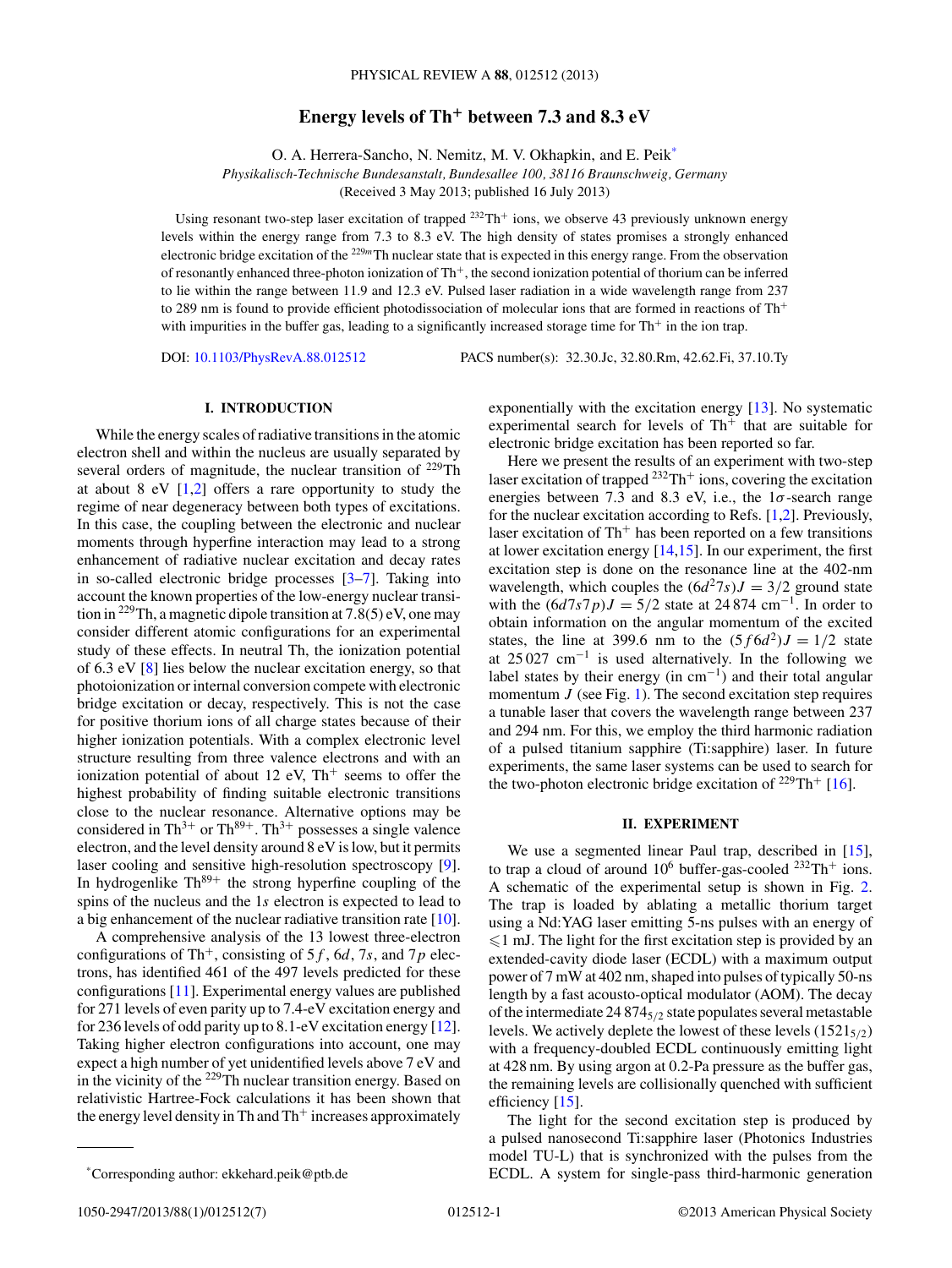<span id="page-1-0"></span>

FIG. 1. (Color online) Partial level scheme of  $Th<sup>+</sup>$ , showing the transitions relevant to our investigations. The transition at 402 nm serves as the first excitation step.  $\lambda_2$  and  $\lambda'_2$  correspond to wavelengths of the second excitation step produced by a pulsed Ti:sapphire laser. Excitation at 399.6 nm is used for the identification of high-lying states with  $J = 3/2$ . The level energies are given in cm<sup>-1</sup>, and the subscript denotes the total angular momentum  $J$ . A superscript  $(o)$ indicates odd parity.

(THG) provides a tuning range from 237 to 297 nm. After mode cleaning and shaping the beam to a diameter of 1mm, an average power of 10 mW is typically available at the trap. At a repetition rate of 1 kHz and a nominal pulse length of 20 ns FWHM, this corresponds to  $\approx 0.5$  kW peak power. The emission spectrum typically consists of about 10 to 20 longitudinal modes separated by the free spectral range  $\delta v_{FSR} = 0.6$  GHz of the laser resonator. The beams from the Ti:sapphire and ECDL lasers are superposed and aligned along the axis of the ion trap.

The fluorescence of the excited  $Th<sup>+</sup>$  ions is detected using photomultipliers (PMT) with different spectral responses. One photomultiplier (PMT1) serves to monitor the population in the intermediate  $24874_{5/2}$  state and is equipped with a bandpass filter that transmits only wavelengths near 405 nm,



FIG. 2. (Color online) Block diagram of the experimental setup for laser excitation of trapped  $Th<sup>+</sup>$  ions.

within a 10-nm-wide range. A second photomultiplier (PMT2) detects fluorescence resulting from the decay of higher-energy levels excited by the second excitation step. It is sensitive to wavelengths between 300 and 650 nm, with a notch filter that blocks the 402-nm fluorescence from the decay of the intermediate state. A third PMT provides sensitivity in the vacuum-ultraviolet range from 110 to 200 nm. Fast gated integrators are used to evaluate the PMT signals only during a limited detection window that begins after the end of the excitation pulses and has a duration of about 100 ns. The signals are integrated over several hundred pulses and read out by the control computer.

#### **III. NEWLY OBSERVED STATES**

In order to observe excited states in resonant two-photon excitation, we tune the Ti:sapphire laser frequency by adjusting the intracavity diffraction grating with a stepper motor and a piezoelectric transducer for fine-tuning. At the same time, the ECDL is scanned over the Doppler-broadened line of the 402-nm transition. In Figs. 3 and [4](#page-2-0) we give example spectra where the Ti:sapphire laser is held such that the frequencies of several longitudinal modes can excite transitions from the intermediate  $24874_{5/2}$  level to a highly excited state. We observe fluorescence signals from the high-lying states dominantly with the PMT that is sensitive in the visible and near-UV regions because the dense electronic level structure favors a decay through several intermediate states. Due to the short lifetimes of the states involved, the emission of fluorescence occurs mostly within a decay time of about 100 ns after the excitation pulses.

Figure 3 presents the fluorescence signal detected with PMT1 around 402 nm as a function of the detuning of the ECDL driving the first excitation step. The Doppler-broadened spectrum shows multiple dips which demonstrate the depletion of the intermediate-level population for the velocity classes that are resonantly excited to a high-lying state by longitudinal modes of the Ti:sapphire laser. The Ti:sapphire laser provides



FIG. 3. (Color online) Laser excitation spectrum of the 402-nm line of trapped  $Th<sup>+</sup>$  ions, showing multiple dips resulting from excitation of a higher-energy level with several longitudinal modes of the Ti:sapphire laser within the Doppler-broadened line profile. The solid line shows a fit with a Gaussian line shape with equidistant Lorentzian depletion resonances.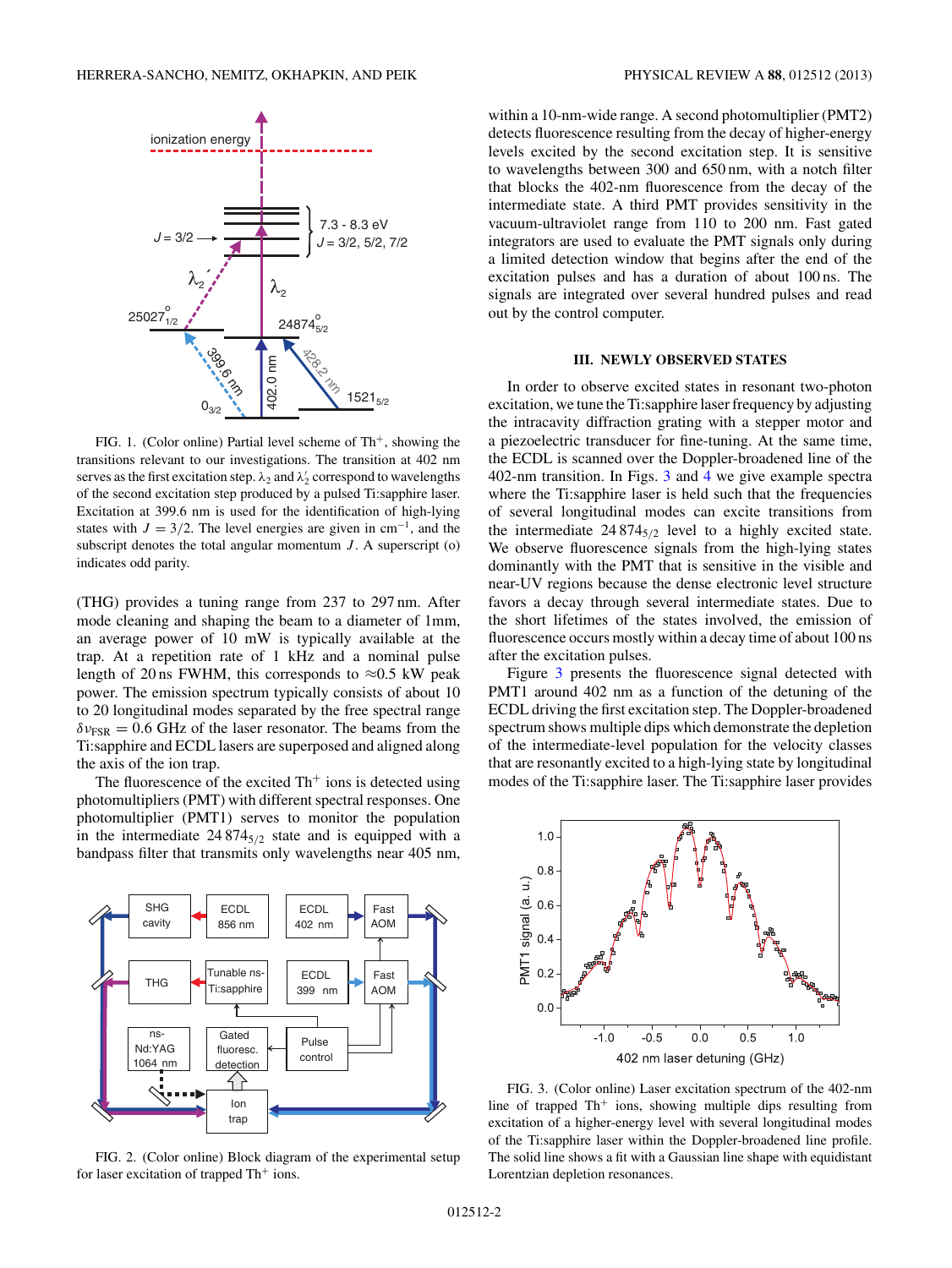<span id="page-2-0"></span>

FIG. 4. (Color online) Fluorescence emission of trapped 232Th<sup>+</sup> ions resulting from two-photon laser excitation registered with a broadband photomultiplier (300 to 650 nm). The peaks arise from excitation with different longitudinal modes of the Ti:sapphire laser. The solid line is a fit to equidistant Lorentzian lines under a Gaussian envelope.

sufficient power to saturate almost all observed transitions, and the resonant velocity classes show a significant depletion of the intermediate-state population. The first and second excitation steps have different excitation wavelengths,  $\lambda_1$  and  $\lambda_2$ , with different resulting Doppler sensitivities *kv*, where *k* is the wave vector and  $v$  is the velocity of interacting ions. When scanning the ECDL, the depletion dips occur at a frequency spacing given by  $\delta v = (\lambda_2/\lambda_1)\delta v_{FSR}$ .

The main indicator for the two-photon excitation, however, is the fluorescence emission of the velocity groups transferred to the upper excited state by the Ti:sapphire laser. Figure 4 shows the fluorescence signal as a function of the ECDL detuning, detected with PMT2 where 402-nm light is blocked. For better resolution, the spectrum shown here is taken under conditions where the second excitation step is not saturated. Fluorescence detection in the vacuum ultraviolet (VUV) was tested with some of the transitions, and VUV emission was observed for the excitation of the level at  $60\,380.1 \text{ cm}^{-1}$ . The predominant emission of photons in the visible and near-UV regions results from decay channels through several intermediate states.

During the search for two-photon transitions, we have also observed about 150 single-photon transitions that are directly excited by the Ti:sapphire laser. All these lines are among those listed in Ref. [\[11\]](#page-5-0). They originate either directly from the ground state (21 transitions) or from low-lying metastable levels (mainly from those with energies below 5000 cm−1) that are populated by spontaneous decay from the  $24874_{5/2}$ level or through buffer-gas collisions. They do not exhibit the characteristic spectra shown in Figs. [3](#page-1-0) and 4 and are therefore easily distinguished.

While scanning the Ti:sapphire laser over the range from 237 to 294 nm, two-photon excitations to 44 energy levels in the investigated energy range of 7.30 to 8.31 eV were observed (see Table I). Only one of these levels was previously known, and its tabulated total energy value of 59 387*.*31cm−<sup>1</sup> [\[11\]](#page-5-0) is in agreement with our measurement. We estimate an uncertainty of 0*.*2cm−<sup>1</sup> for the total energy, predominantly limited by the

TABLE I. Total excitation energy for the observed energy levels, together with total angular momentum *J* (where known) and parameter  $S_f$  characterizing the pulse intensity required to saturate the fluorescence signal. With the possible exception of four cases marked with an asterisk, all levels have even parity and angular momenta of 3*/*2, 5*/*2, or 7*/*2.

| Level $(cm^{-1})$ | J   |      | $S_f$ (kW/cm <sup>2</sup> ) Level (cm <sup>-1</sup> ) | $J_{-}$ | $S_f$ (kW/cm <sup>2</sup> ) |
|-------------------|-----|------|-------------------------------------------------------|---------|-----------------------------|
| 58875.5           |     | 200  | 64150.3                                               | 3/2     | 2.8                         |
| 59387.1           |     | 150  | 64560.4                                               | 3/2     | 7.0                         |
| 59477.4           | 3/2 | 0.62 | 64813.7                                               |         | 0.32                        |
| 59803.0           |     | 0.28 | 64860.4*                                              |         | >450                        |
| 60380.1           | 3/2 | 2.2  | 64920.1                                               |         | 21                          |
| 60618.6           | 3/2 | 11   | 65037.7                                               | 3/2     | 6.5                         |
| 60721.3           |     | 2.0  | 65144.4                                               |         | 1.1                         |
| 61032.4           | 3/2 | 0.34 | 65191.1*                                              |         | >330                        |
| 61388.0           |     | 0.1  | 65730.4                                               | 3/2     | 0.55                        |
| 61428.6           |     | 0.54 | 65738.1                                               |         | 44                          |
| 61726.3           | 3/2 | 4.0  | 65799.6                                               | 3/2     | 2.9                         |
| 61963.6           | 3/2 | 0.36 | 65910.0                                               |         | 9.8                         |
| 62307.2           |     | 5.6  | 65946.9                                               |         | 1.3                         |
| 62373.8           | 3/2 | 63   | 66052.0                                               |         | 20                          |
| 62477.0           |     | 8.9  | 66141.2*                                              |         | >110                        |
| 62560.1           |     | 2.7  | 66333.7                                               | 3/2     | 16                          |
| 62562.2           | 3/2 | 5.6  | 66558.0                                               |         | 0.3                         |
| 62753.1           |     | 7.7  | 66609.0                                               |         | 4.2                         |
| 63257.5           |     | 0.66 | 66702.9                                               | 3/2     | 64                          |
| 63298.4           |     | 27   | 66831.1                                               | 3/2     | 0.28                        |
| 63557.7           |     | 19   | 66855.6                                               |         | 15                          |
| 64122.0           |     | 10   | 67066.2*                                              |         | >22                         |

uncertainty of identifying the center of the Ti:sapphire laser spectrum based on the reading of a Fizeau wavemeter.

For each of the observed levels, we investigated the dependence of the fluorescence signal on the intensity of the Ti:sapphire pulse. For almost all transitions the fluorescence saturates when high pulse intensities are applied, so that we can extract a saturation parameter  $S_f$  by fitting with the expression  $I_{FI} \propto I/(I + S_f)$ . In contrast to a two-level case,  $S_f$  does not describe the overall population of the upper level because it depends on the rates of different decay channels back to the ground state. All of the measured values of  $S_f$ are within three orders of magnitude and within the range expected for electric dipole transitions, taking into account the Doppler broadening, the laser spectral distribution, and frequency modulation resulting from micromotion of the ions in the trap [\[15\]](#page-6-0). For four transitions we can only give a lower limit for  $S_f$  because saturation was not observed with the available laser intensity.

Assuming the observed transitions have electric dipole character and taking into account the angular momentum  $J' = 5/2$  and odd parity of the intermediate state, selection rules require the levels in Table I to have even parity and angular momenta of 3*/*2, 5*/*2, or 7*/*2. Four possible exceptions are the levels marked with an asterisk, where saturation was not measured and where we cannot exclude magnetic dipole or electric quadrupole character of the second excitation step.

For each level, we have tested the alternative excitation path through the intermediate level  $25027_{1/2}$  (see Fig. [1\)](#page-1-0) by using the ECDL with a wavelength of 399*.*6 nm. In this way, levels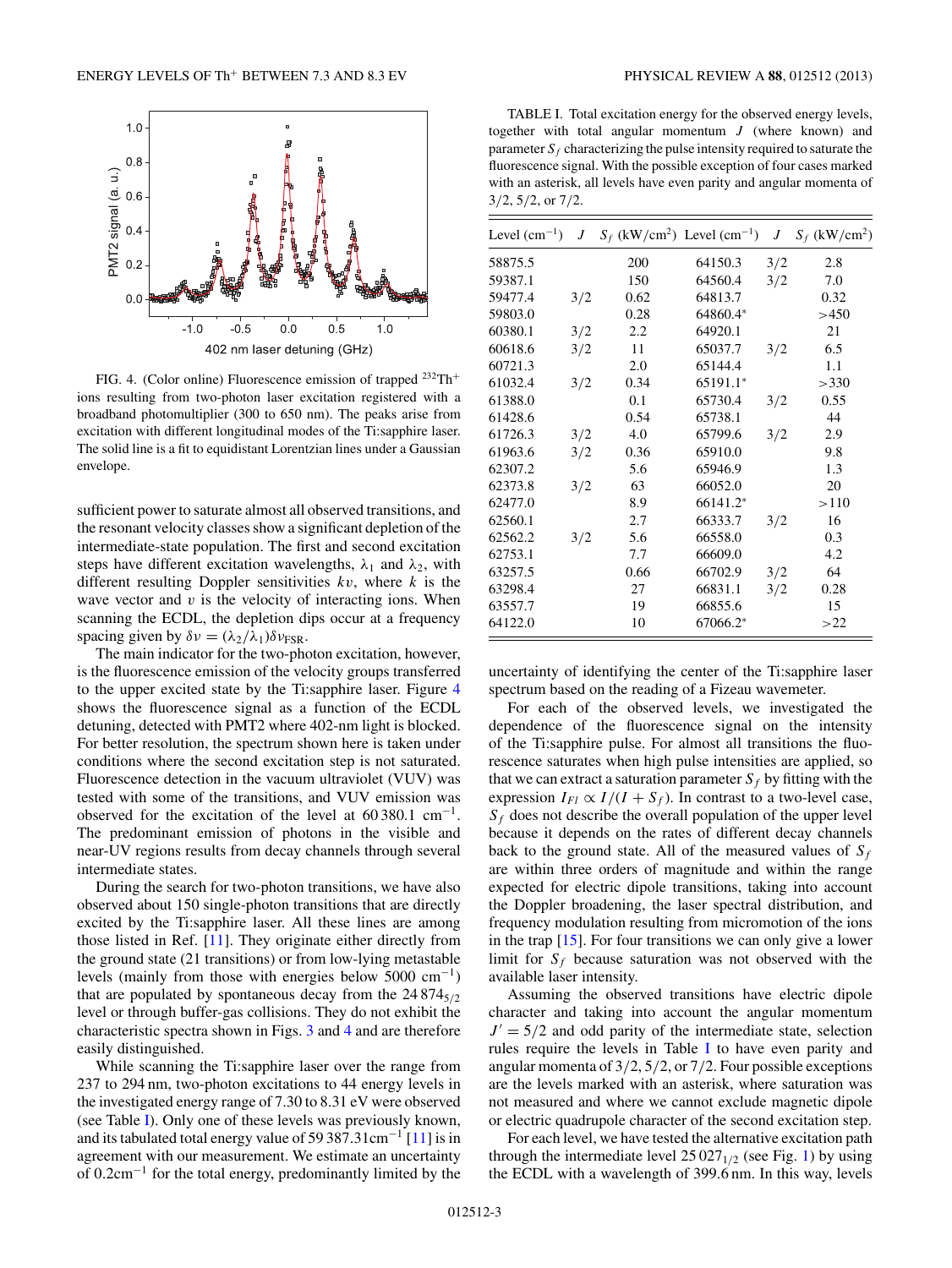<span id="page-3-0"></span>that are excited via both intermediate states with  $J = 5/2$ and  $J = 1/2$  are identified as having an angular momentum  $J = 3/2$  and have been marked accordingly in Table [I.](#page-2-0) For all these transitions there is no uncertainty in the electric dipole assignment based on the observed saturation intensities.

The density of observed levels agrees with earlier *ab initio* calculations [\[17\]](#page-6-0), which predicted 9 levels with  $J = 3/2$  in the energy range from  $58\,876$  to  $63\,955$  cm<sup>-1</sup>, where we observed 8 such levels. However, since the calculations give energies only to within an uncertainty of about 10% and because the experiment does not provide complete information on the electronic configuration, a direct comparison between observed and calculated levels is not possible.

#### **IV. LEVEL-SPACING STATISTICS**

At the excitation energies investigated here, a strong mixing of different three-electron configurations of  $Th<sup>+</sup>$  is expected. In this case the well-known approximative coupling schemes for the single-electron angular momenta are not applicable, and parity and total angular momentum *J* are the only quantum numbers that characterize the energy levels. An empirical indication on the validity of this statement can be obtained from the distribution of adjacent level spacings because in complex atomic and nuclear spectra a repulsion of energy levels characterized by the same parity and same value of *J* is observed [\[18\]](#page-6-0). This level repulsion gives rise to a Wigner distribution of level spacings. In contrast, an ensemble of uncorrelated levels with different values of *J* or another "hidden" angular momentum quantum number would show a Poisson distribution of spacings.

In order to perform the analysis, we calculate the histogram of spacings *s* between adjacent levels, normalized to the average observed level spacing and fit it with the Brody distribution [\[19\]](#page-6-0)

where

$$
\alpha=\Gamma\bigg(\frac{2+q}{1+q}\bigg)
$$

 $P_q(s) = (1 + q)\alpha s^q \exp(-\alpha s^{q+1}),$ 

and  $\Gamma(x)$  is the Gamma function. For the parameter  $q = 0$ , the Brody distribution takes on the form of the Poisson distribution expected for uniformly random distributed, noninteracting levels. For  $q = 1$  it becomes identical to the Wigner distribution expected when the level repulsion is strong. Analyzing the set of newly observed  $J = 3/2$  states, we find significant repulsion indicated by  $q = 0.65$  (see Fig. 5). The extracted value of  $q = 0.65$ depends somewhat on the binning of the histogram, but the variation is limited with a standard deviation of 0*.*1. To test the statistical significance of this result, we have performed a Monte Carlo simulation for a Poissonian level distribution. Even for the low available number of 15 spacings, a Brody parameter  $q = 0.65$  was found to appear randomly with less than 5% probability. The trend towards a Wigner distribution of level spacings at high excitation energies in  $Th<sup>+</sup>$  is also supported by the previously available data [\[12\]](#page-5-0). We perform the same analysis on subsets of 16 adjacent even-parity levels with  $J = 3/2$  over the range from 0 to 56 235 cm<sup>-1</sup> and find the Brody parameter growing from  $q = 0.1$  near the



FIG. 5. (Color online) Histogram of the normalized adjacent level spacings *s* for the set of observed levels with  $J = 3/2$ . The thick black curve is a fit with the Brody distribution described in the text. The blue long-dashed line represents a fit to a Wigner distribution, and the red short-dashed line is a fit to a Poisson distribution.

ground state to  $q = 0.6$  at the highest energies. This indicates the increase of configuration mixing with growing excitation energy in the level scheme of  $Th<sup>+</sup>$ . Furthermore, it may lead to the appearance of quantum chaotic behavior, as has been theoretically described for the case of cerium, the lanthanide neighbor element to thorium in the *f* block of the periodic table [\[20\]](#page-6-0).

#### **V. MULTIPHOTON IONIZATION IN TRAPPED Th<sup>+</sup> IONS**

When the ions are irradiated with resonant pulses from the 402-nm ECDL and the Ti:sapphire laser with intensities above  $S_f$  (see Table [I\)](#page-2-0) and radiation wavelengths shorter than 270 nm, we observe a fast exponential decay of the  $Th<sup>+</sup>$  fluorescence signals. The time constant of this decay is much shorter than the typical storage time ( $\approx$ 3  $\times$  10<sup>4</sup> s) observed in our trap in the absence of two-step excitation (see Sec. [VI\)](#page-4-0). We investigated the origin of the decay by ramping down the amplitude of the trap rf voltage and detecting the release of ions with a channeltron detector, so that information on the charge-tomass ratio was obtained  $[21]$ . We observed the appearance of a fraction of  $Th^{2+}$  correlated to the decay of the Th<sup>+</sup> signals. At the usual stationary operation conditions of our trap, both charge states are trapped stably. We attribute the formation of  $Th^{2+}$  to a resonantly enhanced multiphoton ionization (see Fig. [1\)](#page-1-0), occurring via the absorption of further photons from the Ti:sapphire radiation.

Figure [6](#page-4-0) shows measured loss rates of the trapped  $Th<sup>+</sup>$  ions as a function of the wave number of the third harmonic of the Ti:sapphire laser radiation, which is tuned to the observed levels (see Table [I\)](#page-2-0) for the second excitation step, while the 402-nm ECDL scans over the Doppler profile as described in Sec. [III.](#page-1-0) The experiment is carried out for the levels between 58 875.5 and 62 753.1 cm−1, which corresponds to third harmonic radiation wavelengths from 264 to 294 nm. Results are given for two different pulse intensities of the Ti:sapphire laser.

For Ti:sapphire laser wave numbers above 36 500 cm−<sup>1</sup> we observe formation of Th<sup>2+</sup> ions with a rate above  $10^{-4}$  s<sup>-1</sup> for all studied levels. This wave-number range corresponds to excitation energies above 12.14 eV, calculated as the sum of the energies of one photon from the 402-nm ECDL and two

)*,* (1)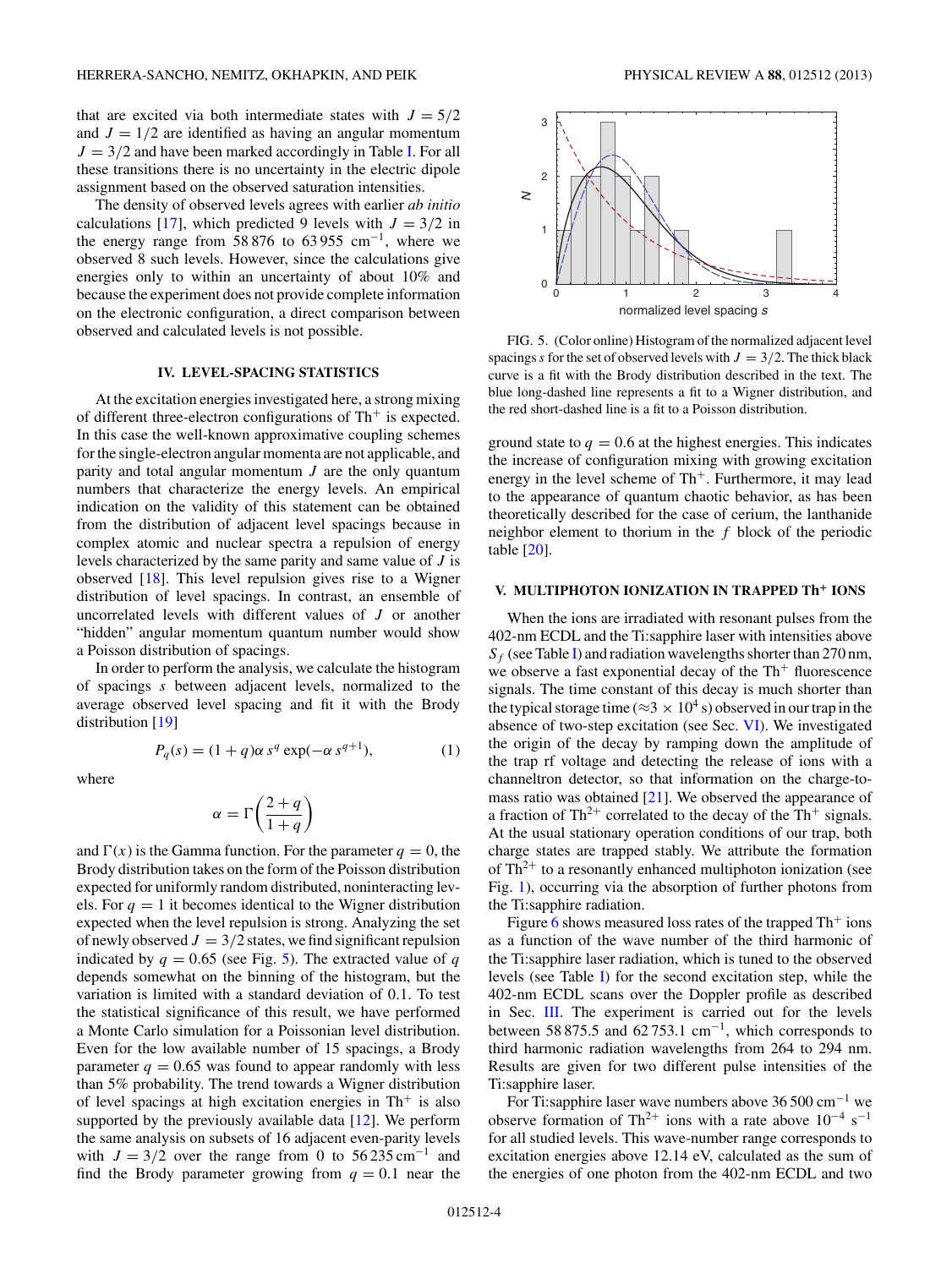<span id="page-4-0"></span>

FIG. 6. Th<sup>+</sup> ion loss rate as a function of the Ti:sapphire third harmonic wave number for two values of the pulse intensity, indicating multiphoton ionization. For each data point the Ti:sapphire radiation resonantly excites one of the levels listed in Table [I.](#page-2-0) The levels can be identified by adding the intermediate-state wave number 24 874 cm−<sup>1</sup> to the value in the abscissa. The upper energy scale *E*3*ph* is the sum of the energies of one photon at  $24874 \text{ cm}^{-1}$  and two photons from the Ti:sapphire laser.

UV photons from the Ti:sapphire laser. In the following, this quantity is denoted as *E*3*ph*.

In the region  $E_{3ph}$  < 12.05 eV no formation of Th<sup>2+</sup> ions is observed for the lower intensity for most of the measurements. An exception is the transition to the state at  $59477.4 \text{ cm}^{-1}$ (corresponding to  $E_{3ph} = 11.67$  eV). This can be explained with a four-photon process where  $Th<sup>+</sup>$  is excited from the level 59 477.4 cm−<sup>1</sup> to a bound state close to the ionization threshold and is then ionized to  $Th^{2+}$  through absorption of an additional photon. For the state 60 618.6 cm<sup>-1</sup> ( $E_{3ph}$  = 11*.*95 eV) ionization appears only for high pulse intensity. The excitation of the state 61 032.4 cm<sup>-1</sup> ( $E_{3ph} = 12.05$  eV) does not lead to ionization, but  $Th^{2+}$  ions appear when the UV radiation of the Ti:sapphire laser is detuned out of resonance by <sup>−</sup>1*.*5 cm−1. For these two transitions an ionization through a four-photon process may also be assumed.

Interpreting the rapid loss of  $Th<sup>+</sup>$  for wave numbers above 36 500 cm−<sup>1</sup> as the onset of three-photon ionization, one can deduce an ionization potential of  $Th<sup>+</sup>$  slightly above 12.0 eV. The possible mixture of three- and four-photon ionization, however, does not allow us to observe a clear threshold in the ionization rate. Because of this complexity we infer from the data presented in Fig. 6 that the ionization potential lies in the range between 11.9 and 12.3 eV. A more precise experimental determination would be feasible by employing an independently tunable laser for the third excitation step close to the ionization threshold.

*Ab initio* calculations of the second ionization potential of thorium obtained values in the range between 11.08 and 12.87 eV [\[22–24\]](#page-6-0). To the best of our knowledge no experimental measurement of this quantity has been published before. Two values sometimes cited as "experimental" are actually the results of extrapolations based on spectral data from other elements, 11*.*5(1*.*0) eV [\[25\]](#page-6-0) and 11*.*9(1) eV [\[26\]](#page-6-0), and are in agreement with our observations.

### **VI. FORMATION AND PHOTODISSOCIATION OF MOLECULAR IONS WITH Th<sup>+</sup>**

Previous studies have shown that  $Th<sup>+</sup>$  ions in the gas phase are highly reactive with compounds of oxygen  $(O_2, H_2O,$ NO,  $CO<sub>2</sub>$ , etc.) and hydrocarbons  $[27–29]$ . In the presence of oxygen, the  $ThO<sup>+</sup>$  molecule is formed, characterized by a double bond of 9.1-eV dissociation energy [\[8\]](#page-5-0). The remaining single valence electron gives rise to further reactions leading to ThOH<sup>+</sup>, ThO<sub>2</sub><sup>+</sup>, and ThO<sub>2</sub>H<sup>+</sup> [\[28,30\]](#page-6-0). In the presence of CH<sub>4</sub>,  $Th<sup>+</sup>$  will react to  $ThCH<sub>2</sub><sup>+</sup>$ , possessing a dissociation energy of 4.8 eV [\[29\]](#page-6-0). In our experiment, ultrahigh vacuum conditions with a base pressure in the 10−<sup>8</sup> Pa range are ensured, with water and hydrocarbons as the dominant residual gases, and highly purified buffer gas (Ar with less than  $1 \times 10^{-6}$  impurity content) is used. Nevertheless, the fluorescence signals from  $Th<sup>+</sup>$  are only observable for a few hundred seconds [\[15\]](#page-6-0) due to the formation of molecular compounds. Similar observations have been made in other experiments with trapped  $Th<sup>+</sup>$  and  $Th^{3+}$  ions [\[31,32\]](#page-6-0).

When the trapped ions are exposed to Ti:sapphire laser radiation with an intensity above  $50 \, \text{kW/cm}^2$ , the observation time for  $Th<sup>+</sup>$  fluorescence is greatly extended to values of more than  $3 \times 10^4$ s. The effect was observable for practically all laser wavelengths between 237 and 289 nm, i.e., nearly for the full wavelength range studied here during the search for two-step excitation of  $Th^+$ . It is in fact possible to let the fluorescence decay to near zero with the Ti:sapphire laser switched off over a time of 30 min and then recover nearly the full original signal by turning the laser on. This can be attributed to photodissociation of trapped molecular Th compounds. At lower laser intensity a wavelength dependence of the photodissociation rate appears, but this was not the subject of this study. From the binding energies given above, it can be seen that photodissociation of  $ThCH<sub>2</sub><sup>+</sup>$  and  $ThO<sup>+</sup>$ can only be obtained as a two- and a three-photon process, respectively, in this wavelength range. Because the molecular ions remain trapped, however, even a photodissociation rate as low as  $10^{-2}$  s<sup>-1</sup> is sufficient to maintain a significant fraction of  $Th<sup>+</sup>$  ions in the trap.

To gain information on the molecular species that are formed, we applied an additional alternating voltage of tunable frequency to two electrodes of the central segment of the trap. This ejects ions with specific mass-to-charge ratios from the trap when the applied frequency is equal to the ions' secular motional frequency. Molecular ions are allowed to form by turning off the Ti:sapphire laser. Certain excitation frequencies prevent the recovery of the fluorescence signal when the Ti:sapphire is switched on again. These correspond to masses between 246 and 259 amu, including  $ThCH_2^+$ ,  $ThO<sup>+</sup>$ , and  $ThOH<sup>+</sup>$ , all of which are likely products of reactions with impurities in the buffer gas. Applying the secular frequency corresponding to a mass of 265 amu does not suppress the fluorescence recovery, indicating the absence of  $ThO_2^+$ .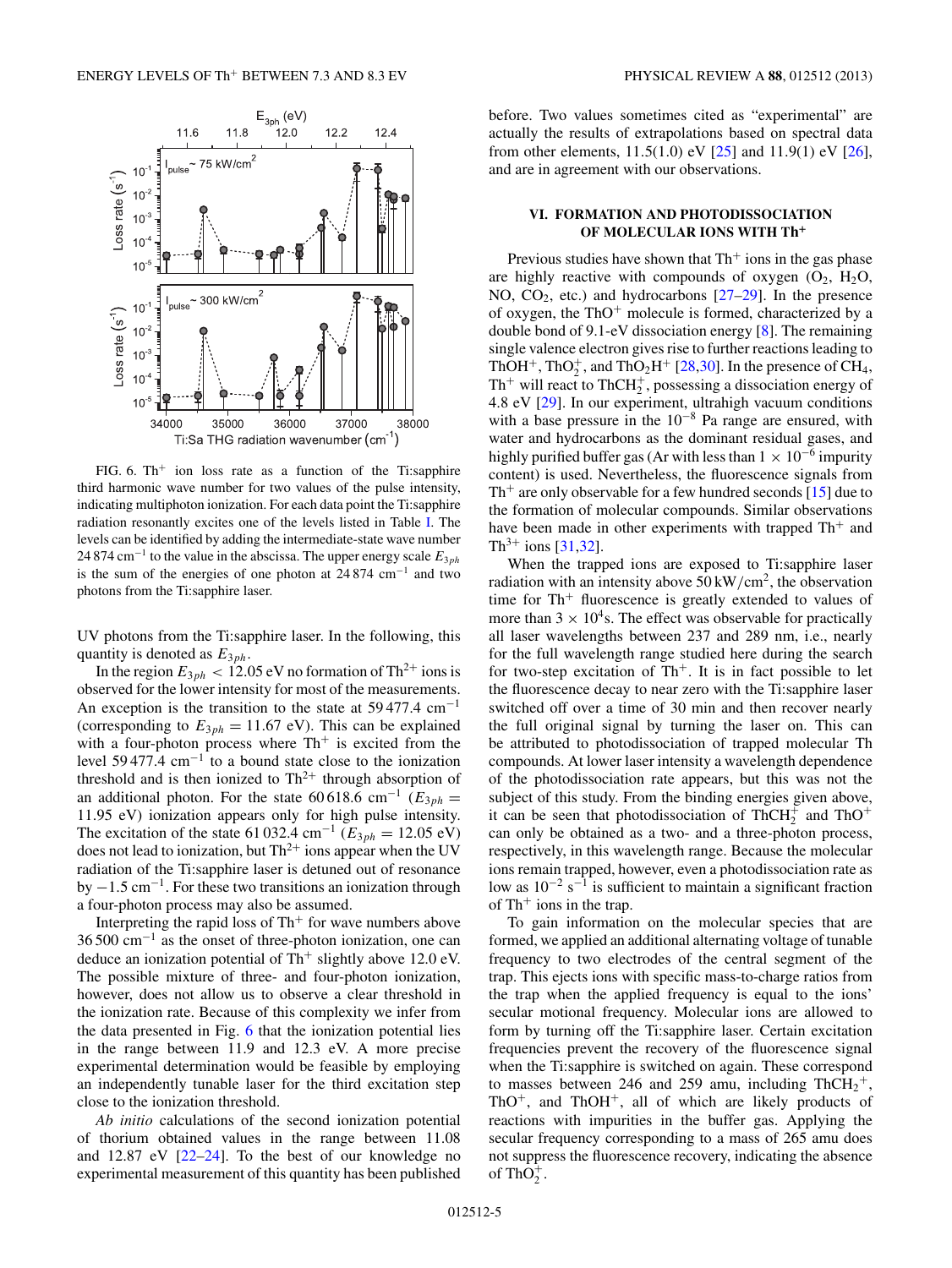<span id="page-5-0"></span>Given that the formation of several reaction products is expected [\[27–29\]](#page-6-0), it is remarkable that photodissociation with a single laser leads to the establishment of an essentially stable  $Th<sup>+</sup>$  fraction. It seems that no stable molecular ion is produced here that cannot be dissociated with the laser. This observation is of great practical importance for the planned experiments with the radioactive  $229 \text{Th}^+$  ions where the amount of substance available for loading the trap will be limited.

## **VII. PROSPECTS FOR ELECTRONIC BRIDGE EXCITATION**

Finally, we discuss an order of magnitude estimate of an electronic bridge excitation rate that can be expected with the experimental setup presented here. It is assumed that radiation of spectral width  $\Delta v_l$  drives an electronic transition of width  $\Delta v_{el}$ , which is significantly larger than the linewidth of the isolated nuclear transition  $\Delta v_{nu}$ .  $\Delta v_{n,e}$  denotes the frequency difference between electronic and nuclear resonance. Under the assumption that  $\Delta v_{n,e} \gg \Delta v_{el} \gg \Delta v_{nu}$ , the electronic bridge excitation rate is enhanced in comparison to a direct excitation of the nucleus by a factor  $K \approx (E_{M1}^2 \Delta v_{el})/(\Delta v_{n,e}^2 \Delta v_{nu}),$ where  $E_{M1}$  is the magnetic dipole coupling energy between electron and nucleus (in frequency units) [7[,33\]](#page-6-0). The orders of magnitude for these parameters are given by  $\Delta v_{nu} \sim 10^{-3}$  Hz,  $\Delta v_{el} \sim 10^7$  Hz,  $E_{M1} \sim 10^9$  Hz [\[33\]](#page-6-0), and  $\Delta_{n,e} \sim 3 \times 10^{12}$  Hz, according to the level density observed here. This leads to an enhancement in the range  $K \sim 10^3$ . In a calculation of the frequency dependence of the enhancement factor *K* for resonant excitation of the nuclear transition based on *ab initio* atomic structure calculations, Porsev *et al.* [\[16\]](#page-6-0) find a minimum value of  $K \sim 10$  in a region far from strong electronic resonances and higher values elsewhere.

To calculate the excitation probability  $P = (c^2 \tau \delta_{nn} I)/$  $(4h\nu^3\Delta\nu_l)$  we take the following parameters of our system: pulse duration  $\tau = 20$  ns,  $\delta_{nu} = K \Delta v_{nu} \sim 1$  Hz (the effective linewidth of the nuclear resonance),  $\Delta v_l \approx 10^9$  Hz (determined by the inhomogeneous linewidth of the ion cloud), and  $I \approx 10^5$  W/cm<sup>2</sup>. This yields an excitation probability  $P \sim 10^{-4}$  per laser pulse. In an experiment with a laser repetition rate of  $10^3$  Hz and with more than  $10^5$  ions, this should make the detection of the nuclear excitation feasible.

While scanning the Ti:sapphire laser over the search range for the nuclear excitation, the electronic resonances need to be taken into account. Single-photon excitation with the Ti:sapphire laser from the ground state or a low-lying metastable level reduces the population of the intermediate 24 8745*/*<sup>2</sup> state and, consequently, the obtainable electronic bridge excitation rate. Another critical point is the resonantly enhanced three-photon ionization discussed in Sec. [V](#page-3-0) because it leads to a loss of trapped  $^{229}Th^+$ . This should be avoided in the interest of using a radionuclide source of low activity. Because the multiphoton ionization has a nonlinear intensity dependence, it can be suppressed by reducing the Ti:sapphire pulse power for wavelengths that are close to resonance with an electronic excited state. If the nuclear transition lies in the affected range of excitation energies, the small value of  $\Delta v_{n,e}$ ensures that a high electronic bridge excitation rate can be obtained nevertheless.

The position of the isomer energy relative to the electronic level structure will also determine the lifetime and radiative decay of the isomeric state. Three possible scenarios can be envisaged for the detection of the nuclear excitation. In the case of the isomer undergoing direct radiative decay, delayed VUV photons can be detected between the laser pulses. More likely, the strongly enhanced electronic bridge processes will dominate the decay of the isomer and will lead to the emission of characteristic photon cascades from the electron shell. The signal will be recorded with time-resolved fluorescence detection in different spectral channels. Test experiments with  $232Th$ <sup>+</sup> under identical laser parameters can be used to distinguish the electronic bridge nuclear decay from any purely electronic fluorescence process. Finally, if the lifetime of the isomer is sufficiently long to allow population of  $229mT$ h<sup>+</sup> to build up over several laser pulses, the most sensitive detection method will be high-resolution spectroscopy of the 402-nm transition, which will detect these ions based on their modified nuclear spin and hyperfine structure [\[34\]](#page-6-0).

#### **ACKNOWLEDGMENTS**

We thank Chr. Tamm, A. Yamaguchi, and K. Zimmermann for helpful discussions and contributions to the experimental setup and T. Leder for providing expert technical support. O.A.H.S. acknowledges support from DAAD (Grant No. A/08/94804), ITCR (Grant No. 83-2008-D), and MICIT (Grant No. CONICIT 079-2010).

- [1] B. R. Beck, J. A. Becker, P. Beiersdorfer, G. V. Brown, K. J. Moody, J. B. Wilhelmy, F. S. Porter, C. A. Kilbourne, and R. L. Kelley, Phys. Rev. Lett. **98**[, 142501 \(2007\).](http://dx.doi.org/10.1103/PhysRevLett.98.142501)
- [2] B. R. Beck, J. A. Becker, P. Beiersdorfer, G. V. Brown, K. J. Moody, C. Y. Wu, J. B. Wilhelmy, F. S. Porter, C. A. Kilbourne, and R. L. Kelley, Lawrence Livermore National Laboratory, Internal Report No. LLNL-PROC-415170, 2009 (unpublished).
- [3] V. A. Krutov and V. N. Fomenko, [Ann. Phys. \(Berlin, Ger.\) 7](http://dx.doi.org/10.1002/andp.19684760509) **21**[, 291 \(1968\).](http://dx.doi.org/10.1002/andp.19684760509)
- [4] M. Morita, [Prog. Theor. Phys.](http://dx.doi.org/10.1143/PTP.49.1574) **49**, 1574 (1973).
- [5] B. Crasemann, [Nucl. Instrum. Methods](http://dx.doi.org/10.1016/0029-554X(73)90771-4) **112**, 33 (1973).
- [6] S. Matinyan, Phys. Rep. **298**[, 199 \(1998\).](http://dx.doi.org/10.1016/S0370-1573(97)00084-7)
- [7] E. V. Tkalya, Phys. Usp. **46**[, 315 \(2003\).](http://dx.doi.org/10.1070/PU2003v046n03ABEH001379)
- [8] V. Goncharov and M. C. Heaven, [J. Chem. Phys.](http://dx.doi.org/10.1063/1.2167356) **124**, 064312 [\(2006\).](http://dx.doi.org/10.1063/1.2167356)
- [9] C. J. Campbell, A. G. Radnaev, and A. Kuzmich, *[Phys. Rev.](http://dx.doi.org/10.1103/PhysRevLett.106.223001)* Lett. **106**[, 223001 \(2011\).](http://dx.doi.org/10.1103/PhysRevLett.106.223001)
- [10] F. F. Karpeshin, S. Wycech, I. M. Band, M. B. Trzhaskovskaya, M. Pfützner, and J. Zylicz, [Phys. Rev. C](http://dx.doi.org/10.1103/PhysRevC.57.3085) 57, 3085 [\(1998\).](http://dx.doi.org/10.1103/PhysRevC.57.3085)
- [11] R. Zalubas and C. H. Corliss, [J. Res. Natl. Bur. Stand. Sect. A](http://dx.doi.org/10.6028/jres.078A.014) **78A**[, 163 \(1974\).](http://dx.doi.org/10.6028/jres.078A.014)
- [12] J. Blaise and J.-F. Wyart, [http://www.lac.u-psud.fr/Database/](http://www.lac.u-psud.fr/Database/Contents.html) [Contents.html.](http://www.lac.u-psud.fr/Database/Contents.html)